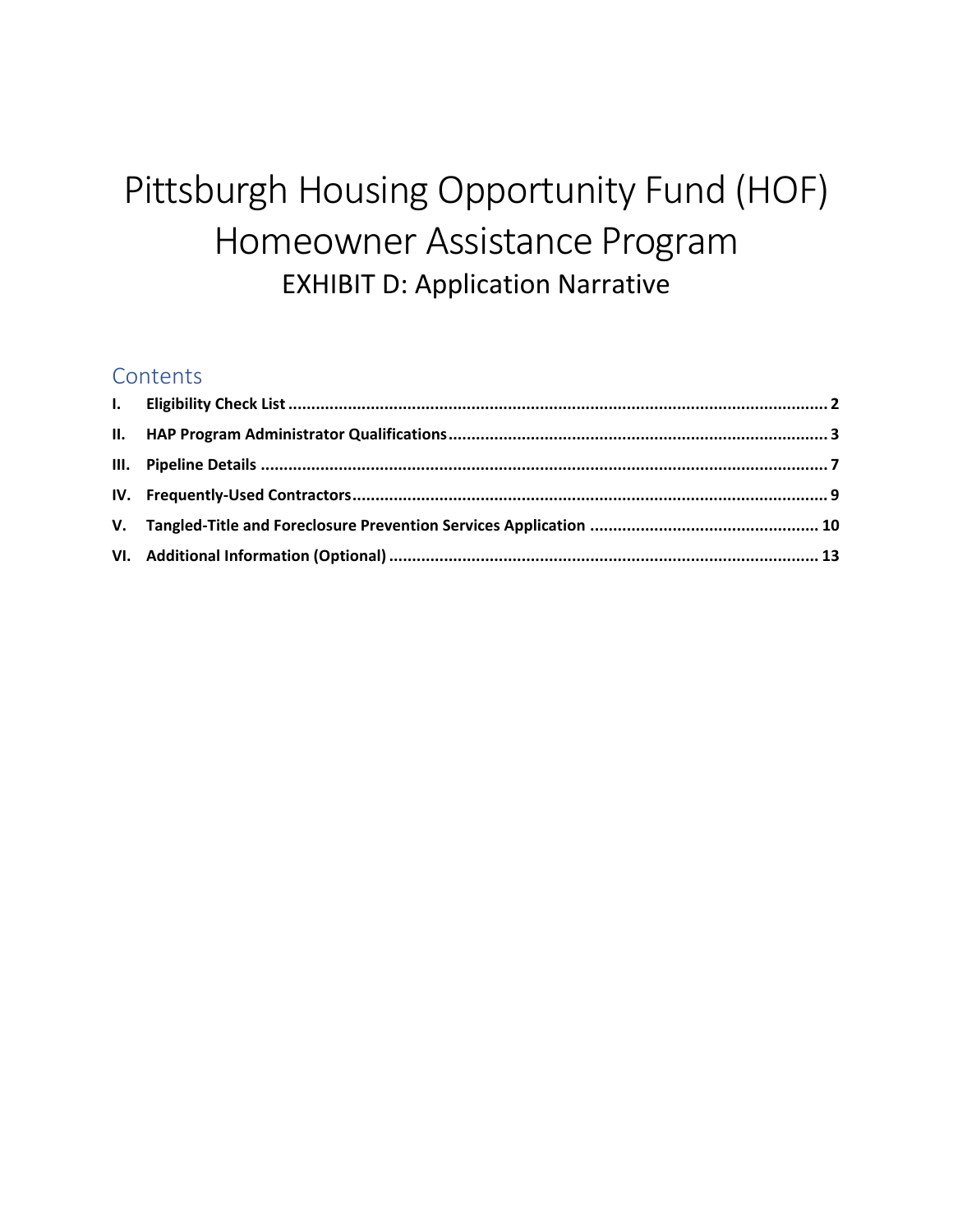# **Note: If applying only for tangled‐title assistance funds please go directly to** *Section V. Tangled‐Title and Foreclosure Prevention Services Application*

#### I. Eligibility Check List

Check  $\Box$  if statement is true.

The proposing Program Administrator is a non‐profit organization.

 The proposing Program Administrator completed at least five home renovations in 2017.

 The proposing Program Administrator has property damage liability and worker's compensation insurance.

 The proposing Program Administrator has the financial capacity to bridge at least \$30,000 prior to URA reimbursement (typically within 15 days of URA's certification of work completion/invoice received by URA)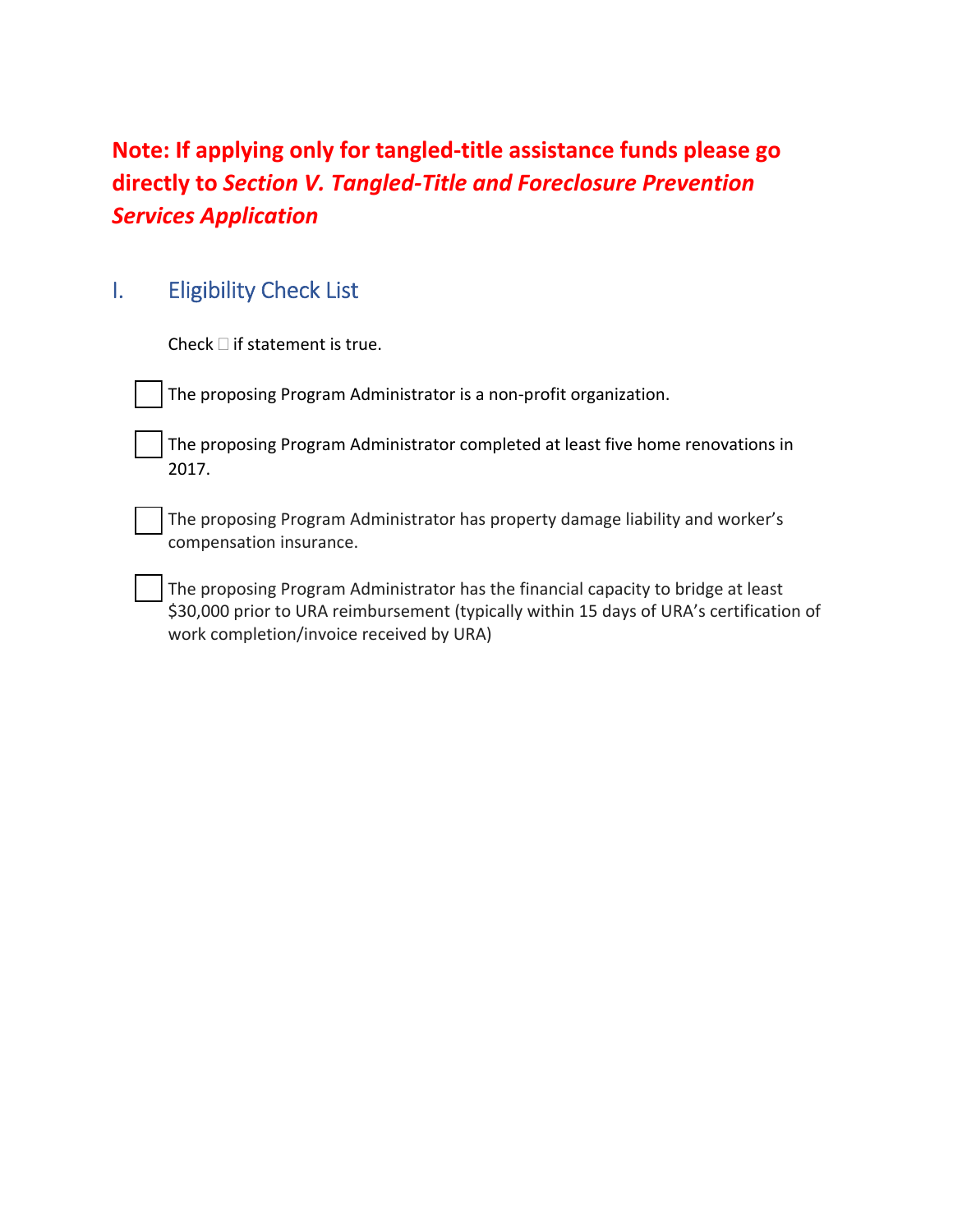|                       | <b>Organization Name</b> | <b>Mailing Address</b> | <b>Website Address</b> | <b>Federal Tax ID#</b> |
|-----------------------|--------------------------|------------------------|------------------------|------------------------|
|                       |                          |                        |                        |                        |
| Program               |                          |                        |                        |                        |
| Administrator         |                          |                        |                        |                        |
| Partner               |                          |                        |                        |                        |
| <b>Organization 1</b> |                          |                        |                        |                        |
| (if applicable)       |                          |                        |                        |                        |
| Partner               |                          |                        |                        |                        |
| <b>Organization 2</b> |                          |                        |                        |                        |
| (if applicable)       |                          |                        |                        |                        |

#### II. HAP Program Administrator Qualifications

#### **1. Total HOF Funding Request**

Reminders:

- ‐ Maximum award amount per Program Administrator is \$650,000
- ‐ Maximum total project cost per household is \$30,000
- **2. Number of households to be rehabbed** 
	- **a. Number of households at or below 30% AMI to be served**
	- **b. Number of households between 30% and 50% AMI to be served**

Describe the proposing Program Administrator. Include history of the organization, home rehabilitation experience, organizational hierarchy. If responding organization(s) are forming a team, explain the relationship among the proposing team‐members. Proposing Program Administrators must attach most recent financial audit (Attachment 1) and copy of not‐for‐ profit certification (Attachment 2).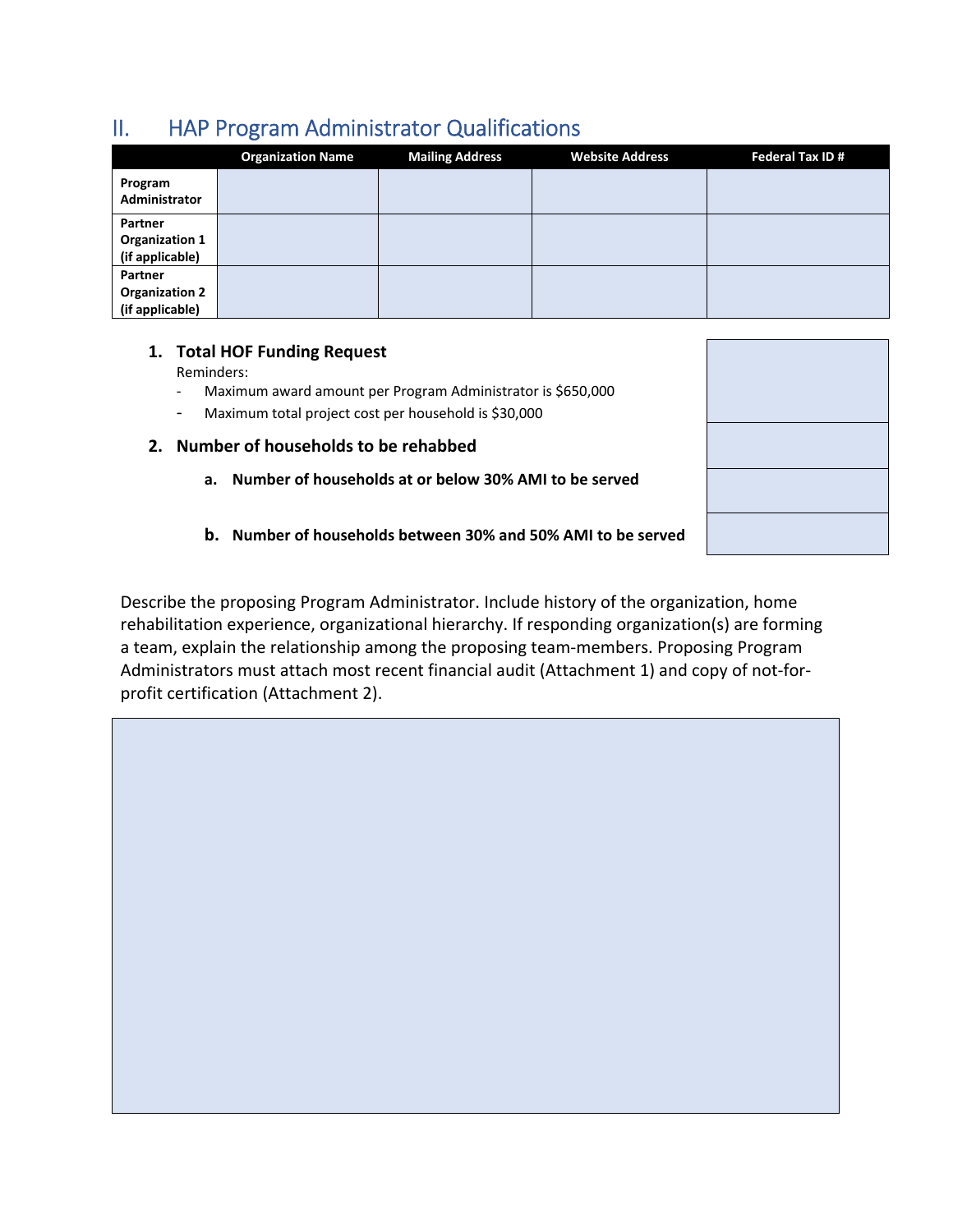Describe what home rehabilitation services the proposing Program Administrator specializes in, if any? (e.g. weatherization, accessibility enhancements, code enforcement, exterior repairs, etc.)

Describe how construction management will be handled for purposes of HAP (handled by in‐ house paid staff? External consultant? Other?).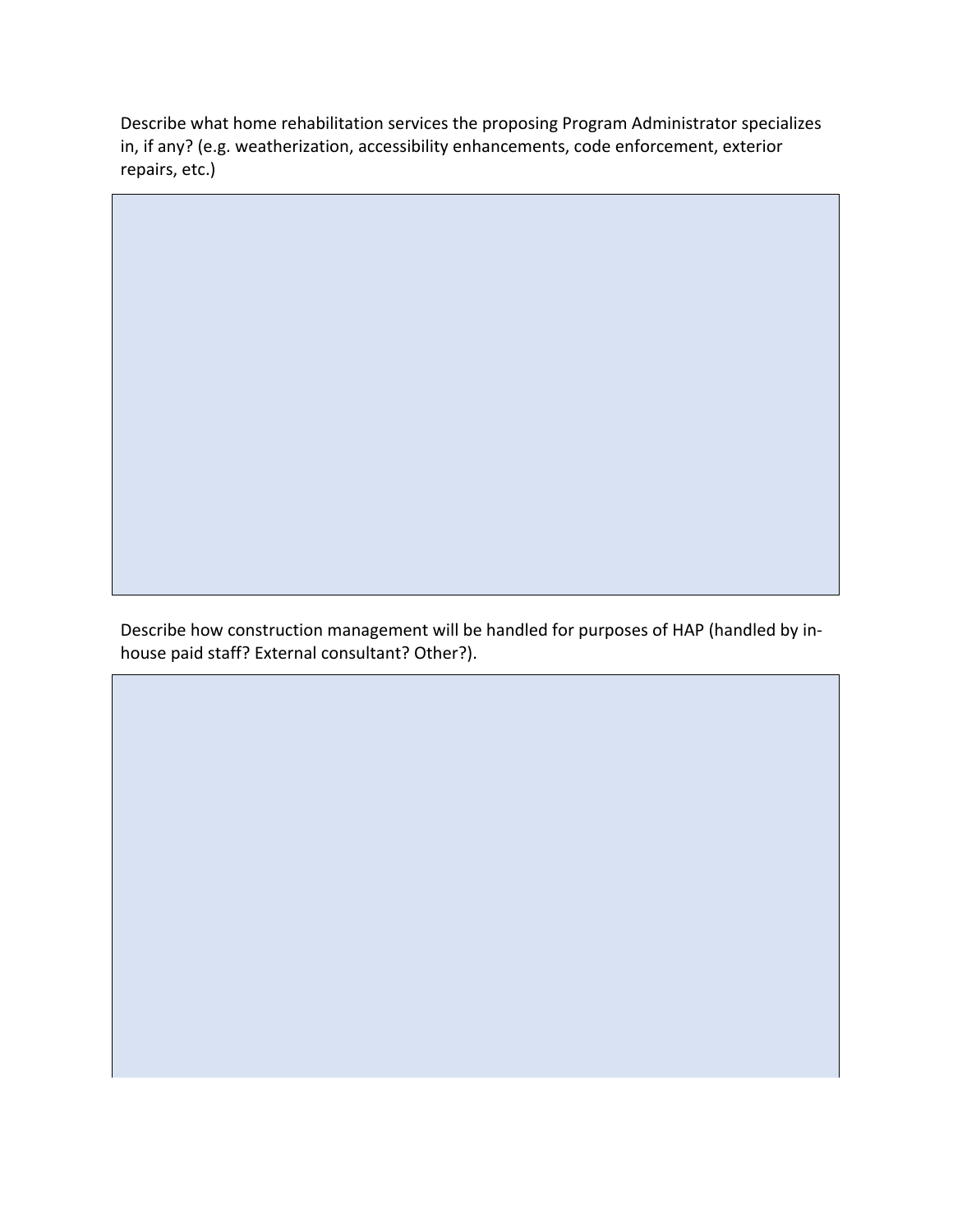How many full-time staff does the proposing Program Administrator employ? How many part-time staff? How many staff people will work on HAP Program Administration if awarded funds?

What area(s) of the City does the proposing Program Administrator currently do home rehabilitation work in?

Would proposing Program Administrator be willing to do jobs City‐wide?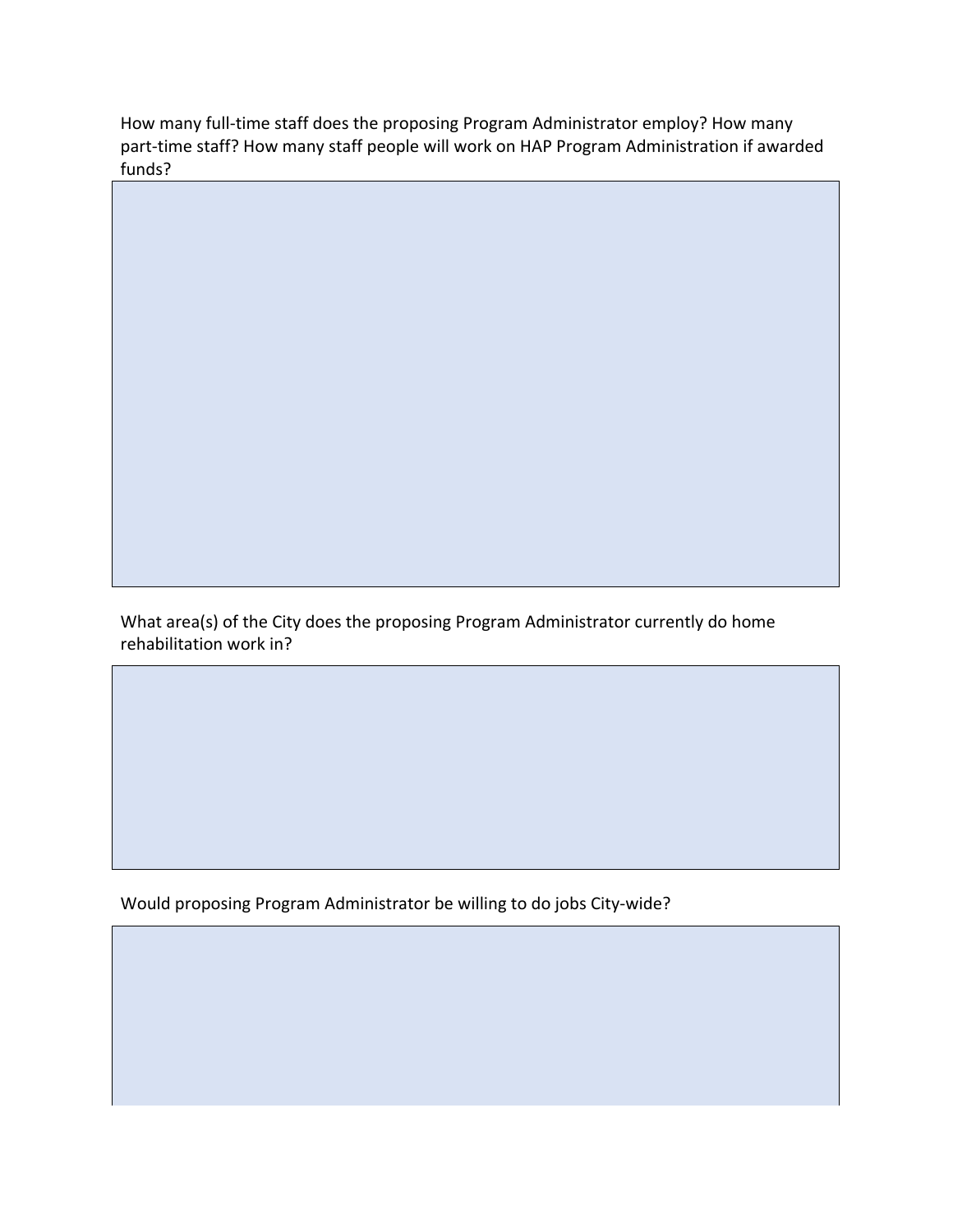What area(s) of the City does the proposing Program Administrator want to focus in for the HAP?

Describe current community outreach strategies used to create proposing Program Administrator's existing pipeline of potential borrowers.

Has any member of proposing Program Administrator team done business with the URA in the past? If yes, explain.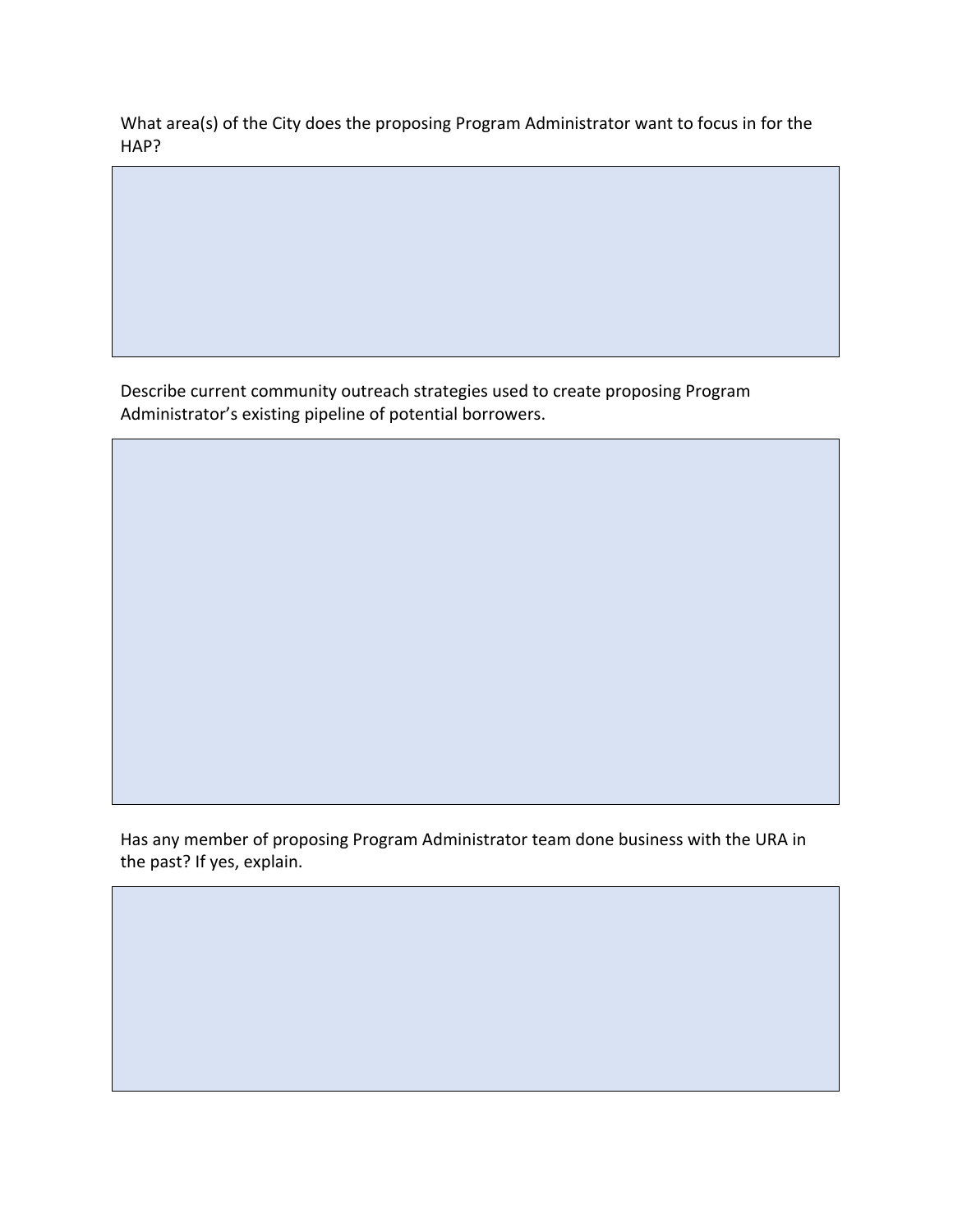#### III. Pipeline Details

How many homes did the proposing Program Administrator rehab in the following years?

| 2016 |  |
|------|--|
| 2017 |  |
| 2018 |  |

Provide two examples of home rehabs that the proposing Program Administrator has completed since 2016. Include details about project timelines, scope, budget, divisions of labor, project delivery costs – please provide sample project documents and before and after photos as Attachment 3.

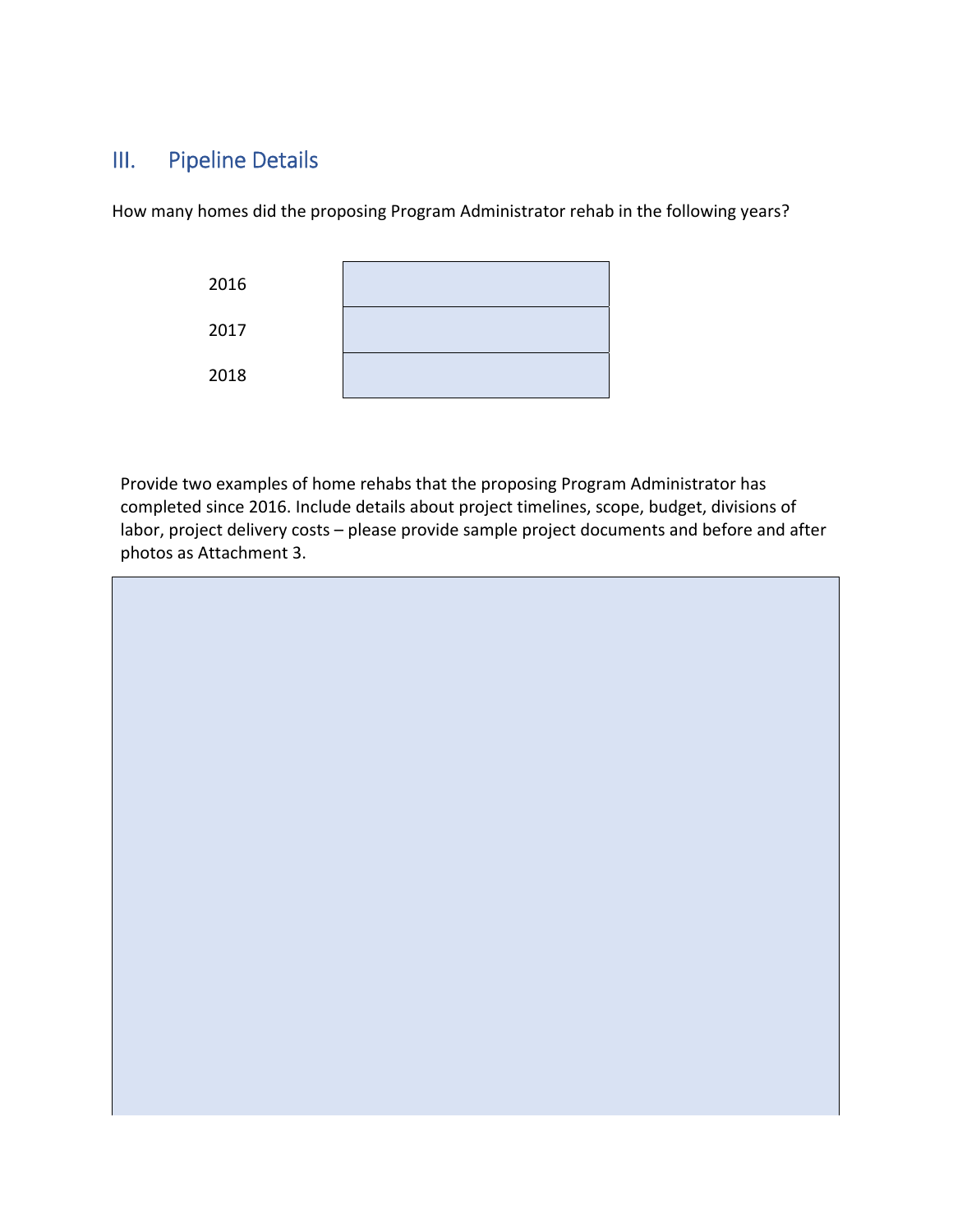How many households are in proposing Program Administrator's current pipeline?

How many households in proposing Program Administrator's pipeline are eligible for HAP (see RFP – pg. 5)?

How many households under 30% AMI?

How many households between 30%‐50% AMI?

How many eligible households in proposing Program Administrator's pipeline have a prepared scope of work?

Please break down eligible households in proposing Program Administrator's pipeline by neighborhood. Note: Names and addresses are not needed for this section, please do not include.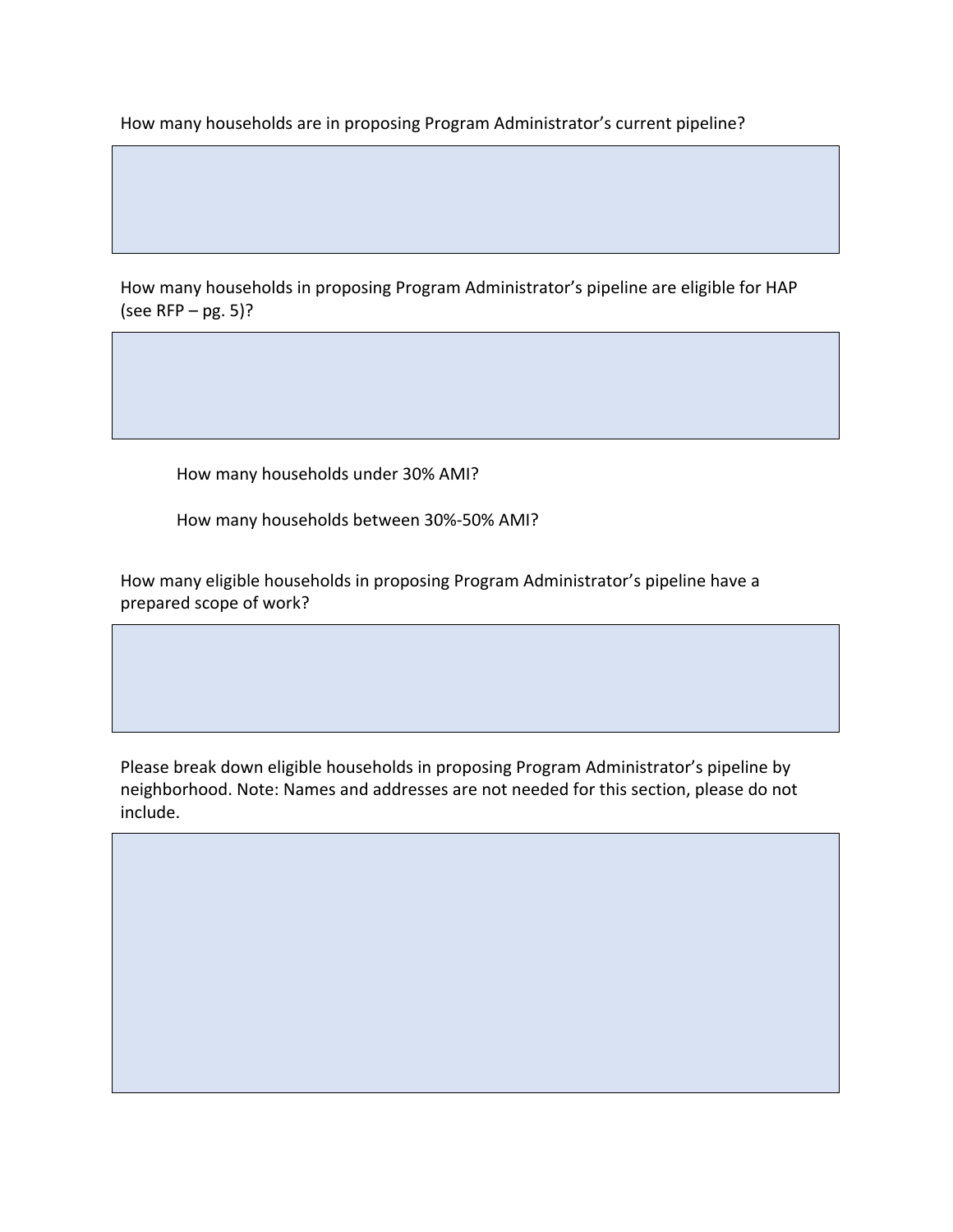## IV. Frequently‐Used Contractors

Please detail frequently used service providers for tasks related to home rehabilitation that proposing Program Administrator uses sub‐contractors/external labor for. Note: These entries are non‐binding but are for informational purposes.

| <b>Entity</b>               | Name | <b>Phone Number</b> | <b>Contact Email Address</b> | MBE? | WBE? |
|-----------------------------|------|---------------------|------------------------------|------|------|
| Carpentry                   |      |                     |                              |      |      |
| Plumbing                    |      |                     |                              |      |      |
| Electrical                  |      |                     |                              |      |      |
| <b>Architect</b>            |      |                     |                              |      |      |
| <b>Drywall</b>              |      |                     |                              |      |      |
| Roofing                     |      |                     |                              |      |      |
| Painting                    |      |                     |                              |      |      |
| Landscaping                 |      |                     |                              |      |      |
| <b>Building Supply</b>      |      |                     |                              |      |      |
| <b>General Contractor</b>   |      |                     |                              |      |      |
| <b>Heating and Ductwork</b> |      |                     |                              |      |      |
| <b>Construction Manager</b> |      |                     |                              |      |      |
|                             |      |                     |                              |      |      |
|                             |      |                     |                              |      |      |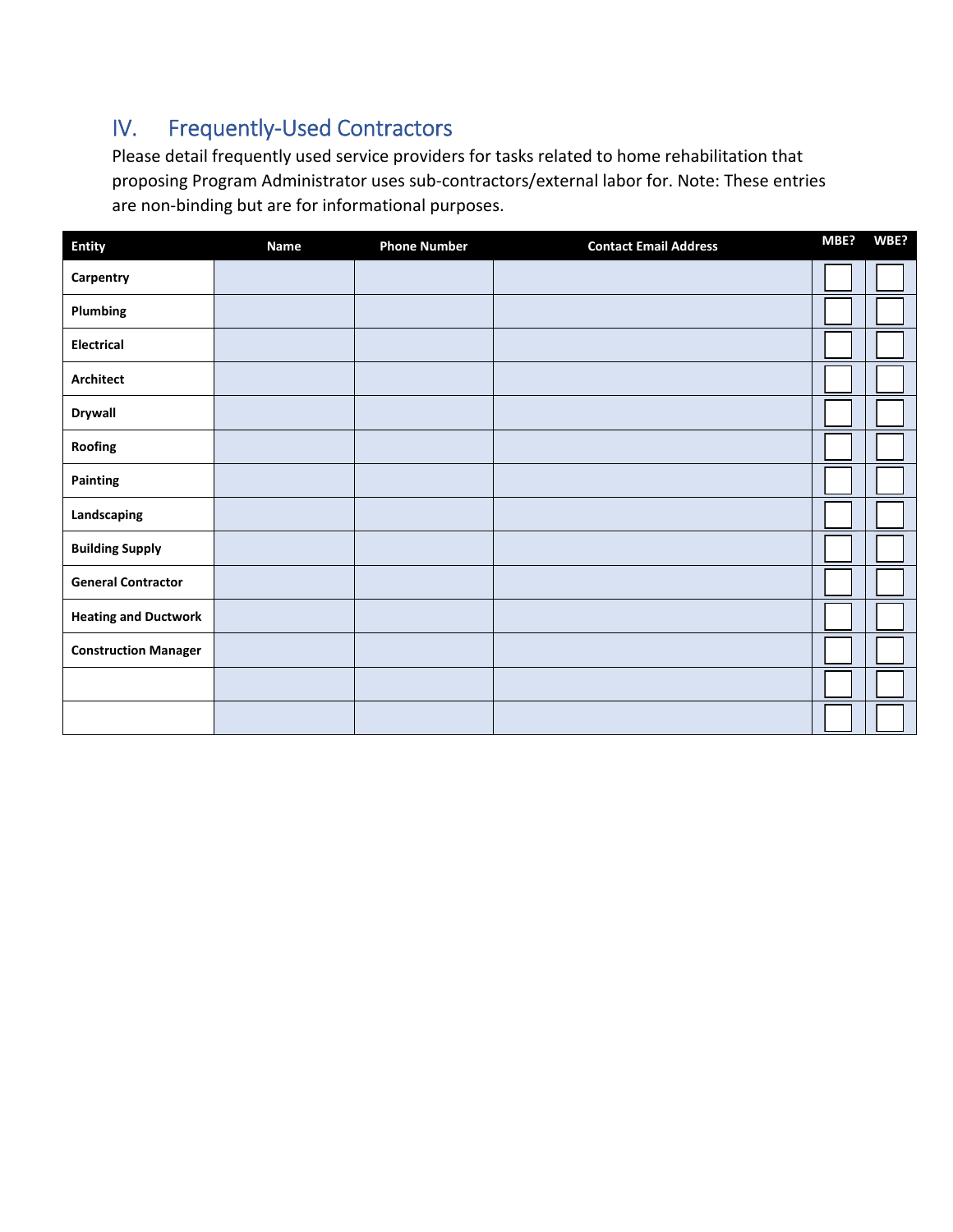### V. Tangled‐Title and Foreclosure Prevention Services Application

*This section is only required for those organizations that intend to apply for separate HAP funding for Tangled‐Title and Foreclosure Prevention Services.*

Social service providers may apply for funds to assist homeowners with incomes at or below 50% AMI with tangled‐title and foreclosure prevention services. Total HOF HAP Funding for these services will be \$350,000 for the 2018 Allocation.

#### **Tangled‐Title and Foreclosure Prevention Services Funding Request**

- **a. Number of households at or below 30% AMI to be served**
- **b. Number of households between 30% and 50% AMI to be served**

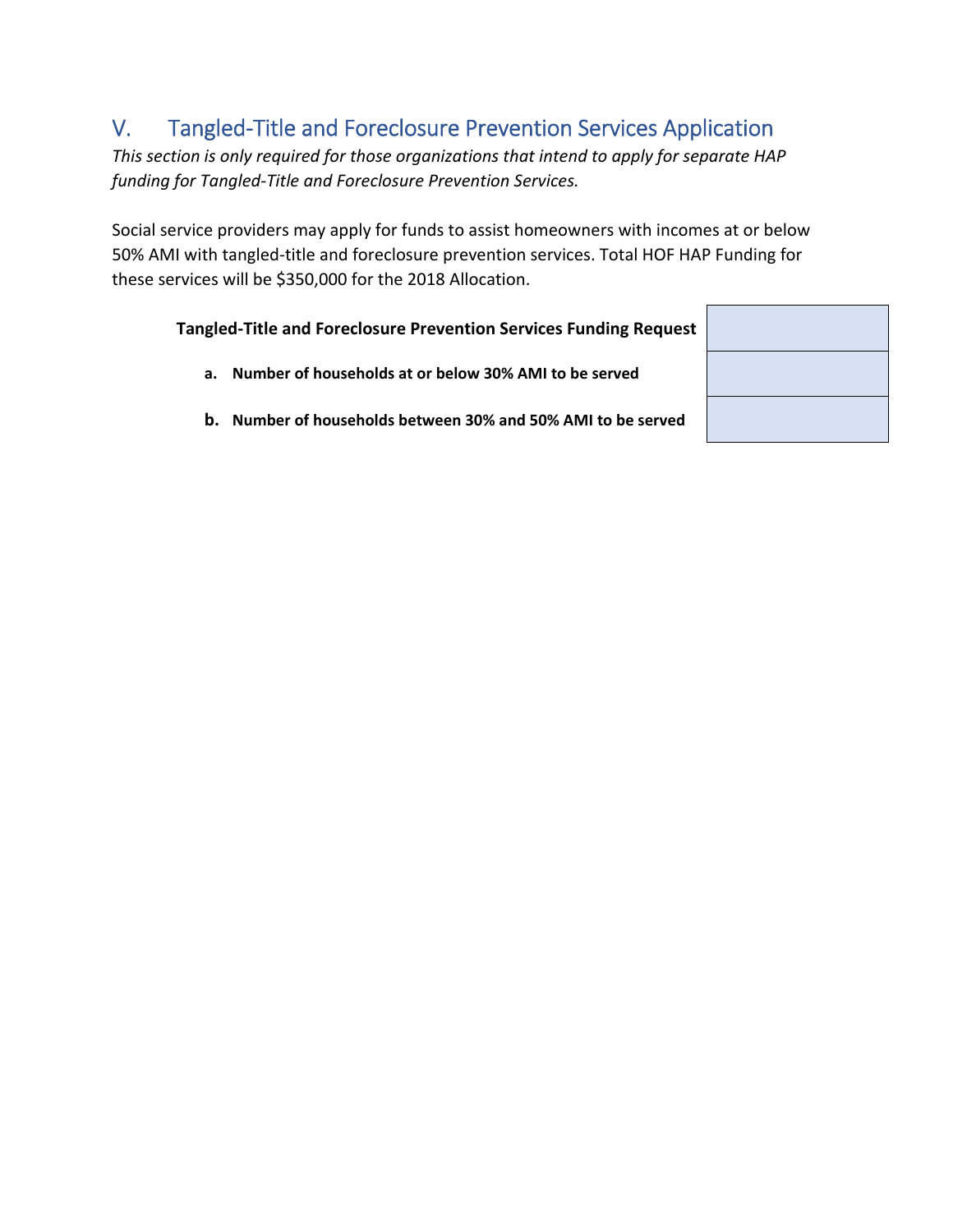Describe the Proposing Tangled‐Title/Foreclosure Prevention Services Provider. Include history of the organization, tangled-title/foreclosure prevention experience, organizational hierarchy. If responding organization(s) are forming a team, explain the relationship among the proposing team‐members. Proposing Tangled‐Title/Foreclosure Prevention Services Provider must attach most recent financial audit.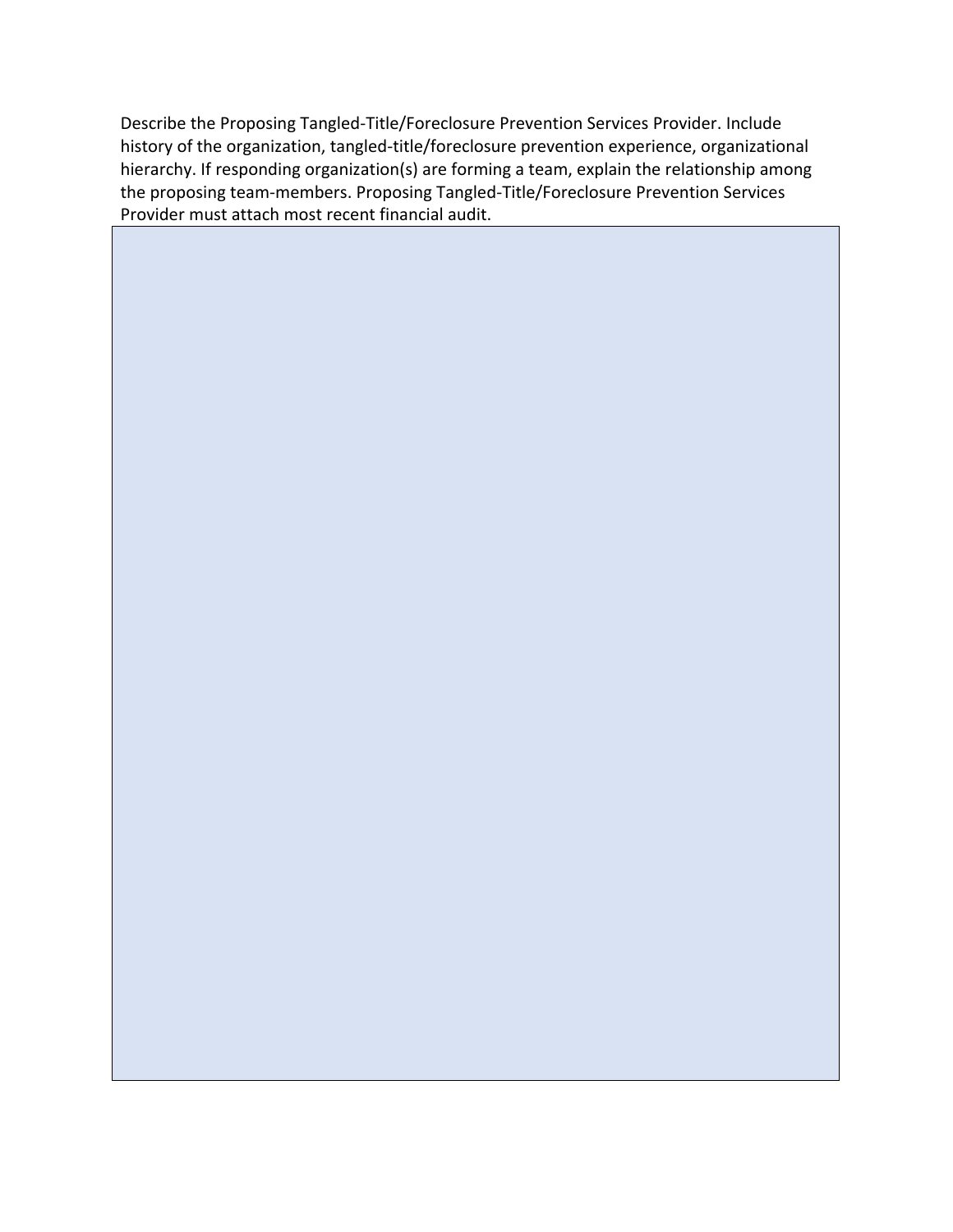Describe how the Proposing Tangled‐Title/Foreclosure Prevention Services Provider would reach potential clients, and the workflow that would then ensue once a client is identified. Please be as detailed as possible when describing how much time and funding is required for each step in the process.